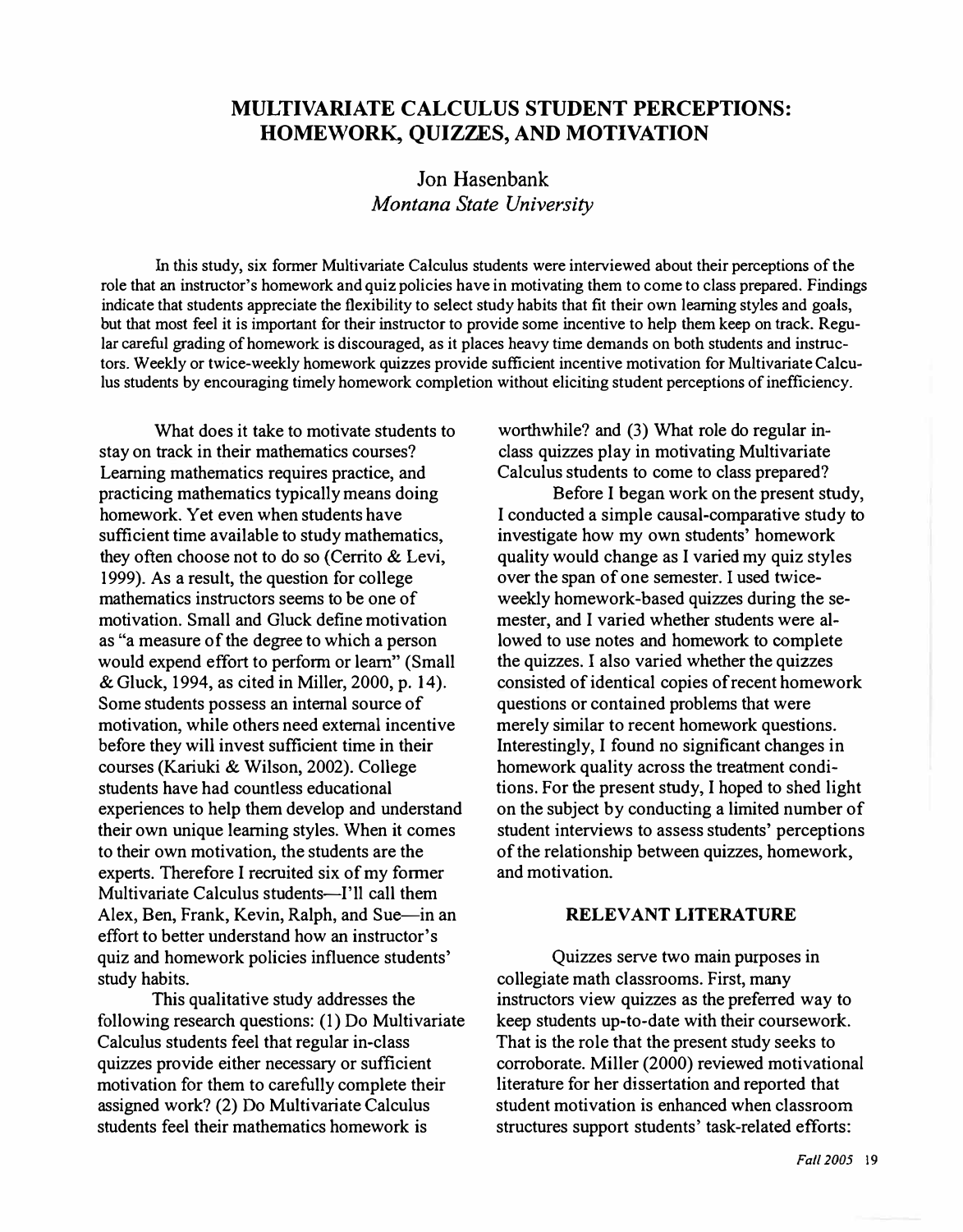here, regular quizzes support students' homework completion efforts. Second, quizzes open the lines of communication between the instructor and the students. Students' work samples give the instructor a snapshot of student knowledge, skills, and misconceptions, while instructor's comments and corrections highlight areas where students may need to improve. The role of feedback in helping students grow is important, and I routinely make task-related comments as I grade students' work. This is significant because research shows that clear task-related feedback is intrinsically motivating (Brookhart, 1997). As Kevin said in his interview, "If I'm not staying up on the homework, I'm not benefiting from that feedback."

There are drawbacks to using quizzes as well. They take up valuable instructional time, and many students experience anxiety prior to and during the administration of quizzes. Ben explained in his interview: "It's just the fact that it weighs big on your grade, and it makes you nervous." The negative effects of test anxiety on performance are well documented (Crooks, 1988). Moreover, it is unclear exactly how quizzes influence student motivation to come to class prepared. When quizzes provide a source of feedback that can be used to improve future performance, they are likely to increase students' intrinsic motivation. If, on the other hand, quizzes are perceived only as a means of extrinsic motivation for controlling study habits, they are likely to diminish students' overall effort (Brookhart, 1997). Crooks (1988) reported that there is "widespread agreement among reviewers that the extrinsic motivation is problematic" (p. 463). He continues:

Evaluation can be used as a bludgeon to make students learn, and in the short term this may produce significant learning, but the longer term consequences of such an approach appear to be most undesirable, especially for less able students (p. 464).

Therefore, it is important that quizzes be perceived as sources of useful feedback that helps empower students to succeed on future evaluations.

Few studies have asked individual students to discuss their own beliefs about study habits and

motivation (Warton, 2001). Cerrito and Levi (1999) combined quantitative and qualitative methods to examine motivating factors for precalculus mathematics students. Students reported studying more for their math classes than for other classes, and many felt it would be unreasonable to be asked to study more. In addition, Cerrito and Levi found regular collection and grading of homework to be "highly correlated with increased study time in mathematics" (p. 584). Other results show that homework completion rates (as opposed to the sheer quantity of homework assigned) are positively correlated with achievement, and this effect increases with age (Cooper, Lindsay, Nye, & Greathouse, 1998).

Many students fail to prepare adequately for class in the absence of a form of periodic assessment (McDougall & Cordeiro, 1993), and the frequency of testing is positively correlated with both duration and consistency of time devoted to study (Mawhinney, Bostow, Laws, Blumenfeld, & Hopkins, 1971). When the study habits of psychology students were compared under conditions of daily, weekly, and three-week testing schedules, study time was found to be more evenly distributed across the semester when tests were given daily. Weekly and three-week testing schedules, on the other hand, were associated with progressively greater rates of absenteeism during study sessions and with reduced study time until shortly before the test dates. These results "seriously question the effectiveness of largeinterval testing schedules as being adequate devices for producing consistent student study behavior" (Mawhinney et al., 1971, p. 263), which suggests that the use of frequent quizzes may help students maintain more effective study habits.

The motivational effectiveness of quizzes may also depend on the students' ability. Greater achievement has been demonstrated among low-GPA students who were given regular in-class quizzes as compared with low-incentive metacognitive homework tasks; high-GPA students showed no group differences (Tuckman, 1994). Without regular quizzes, students spend their time "working on their 'tougher' and 'more demanding' courses" (Tuckman, 1994, p. 11). Many students require a form of external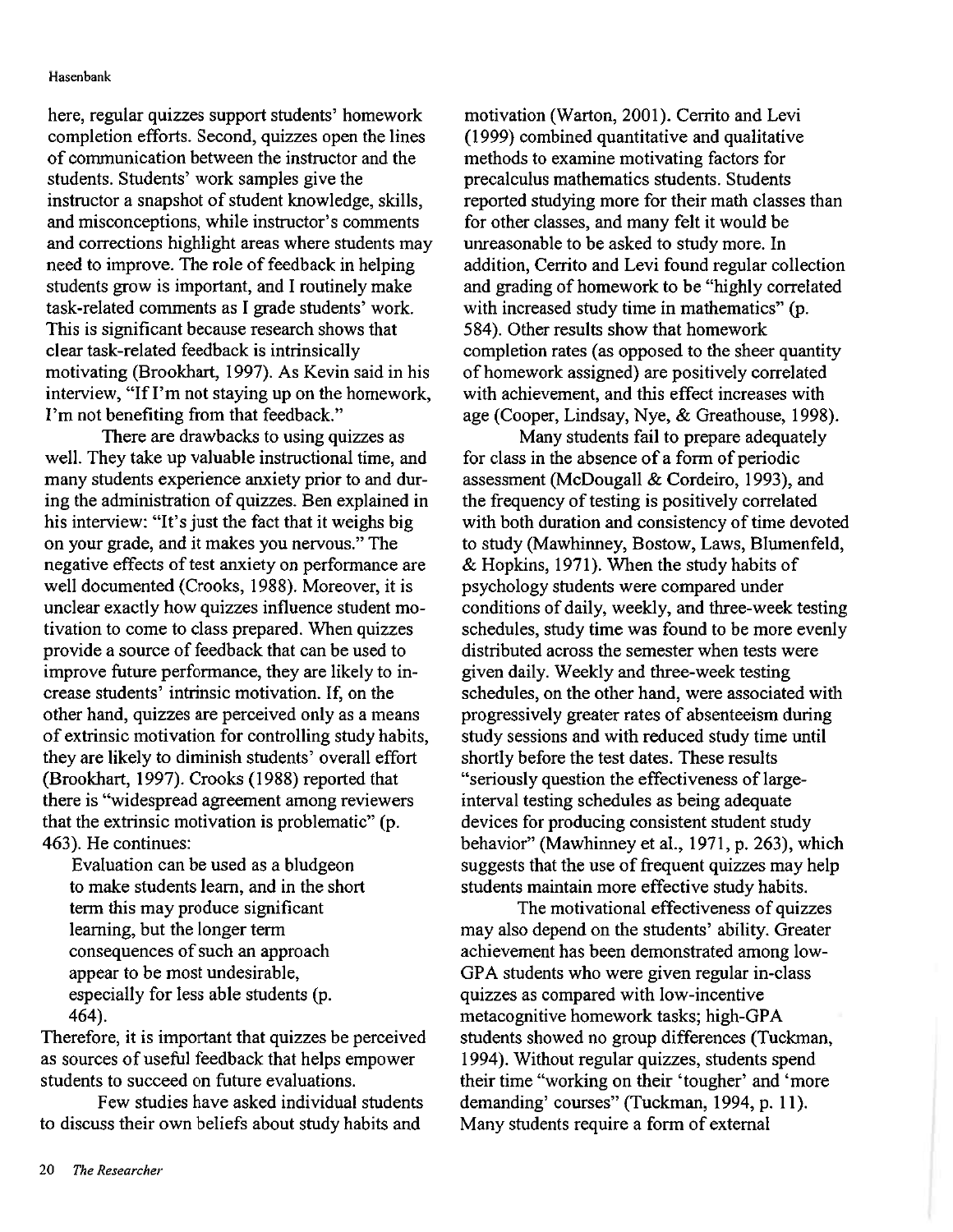Because the present study is focused on students involved in an engineering program, the findings by Milligan and Reid (1973) are particularly relevant. Their comparison of students from two sections of a junior-level Mechanical Engineering course showed no significant end-ofsemester differences between those students in a highly motivated homework situation in which homework was regularly collected and graded and those in a control group where no such incentive was provided. At first glance, this evidence appears to conflict with Tuckman's (1994) findings regarding the benefits of regular quizzes among low-GPA students. A possible explanation is that students who choose an engineering profession are cut from the same cloth as Tuckman's high-GPA students: perhaps they do not require a form of incentive motivation to study effectively. To address the possible confounds of GPA on the interaction between incentive and motivation, it is important to consider students' GPA when planning research of this sort.

### **METHOD**

### **Researcher Positionality**

In my journey towards a doctorate in mathematics education I have taken several opportunities to "sit in" on math classes, joining the class as an interested spectator without the time-consuming homework expectations. Without regularly completing the assigned homework, the depth of my learning was shallow. I have heard it said that becoming good at mathematics is like becoming good at golf-whatever natural talents you might have been born with, you'll never make par just by watching someone else do it on TV. As I entered this research, I wondered whether my students felt the same way about the role of their own homework.

In many ways, my role as interviewer conflicted with my role as these students' former (or, in one case, current) instructor. As their instructor, I had had the authority to establish the very homework and quiz policies I was asking them to discuss, and as such I had a stake in their answers. I attempted to overcome this potentially intimidating situation in two ways. First, I made it clear at the beginning of each interview that I was interested in the participant's story, that he or she was the expert, that there were no right answers, and that I was not seeking to validate anything I had done. Second, I tried to use interview questions that directed the participants away from referring to my own classroom policies. Even my second and third interview questions, which were directly related to our shared classroom experiences, were cloaked in the context of an experimental setting that contrasted the two quiz styles; as such, they were open to critique by their very design. The participants also knew of my interest in educational research—they were the subjects of my previous quantitative study on homework quality, and I debriefed the class after that study was complete. As such, I think they were able to look beyond my role as their teacher to view me as a researcher seeking to understand their beliefs about the motivational aspects of their instructors' homework and quiz policies.

#### Participants

Thirty-seven students completed my fall section of Multivariate Calculus at a western land grant institution; my six participants were among them. All were traditional students, meaning they had entered college immediately following their graduation from high school and were making good progress towards a degree. Most students who enroll in Multivariate Calculus do so en route to a degree in engineering; the rest typically major in mathematics, mathematics education, or computer science. Historically, these have been male-dominated fields, and the population of students in Multivariate Calculus classes typically reflects that fact. The prerequisite for Multivariate Calculus is a passing grade in second-semester Calculus.

I began recruiting participants during the middle of the spring semester. I informed each student of the purpose of my study as well as the expected duration and content of the interview before they agreed to participate. My purposeful sample was designed to select students with a broad range of backgrounds and academic ability levels. Alex, studying electrical engineering, earned a "B" in my class. Ben, studying civil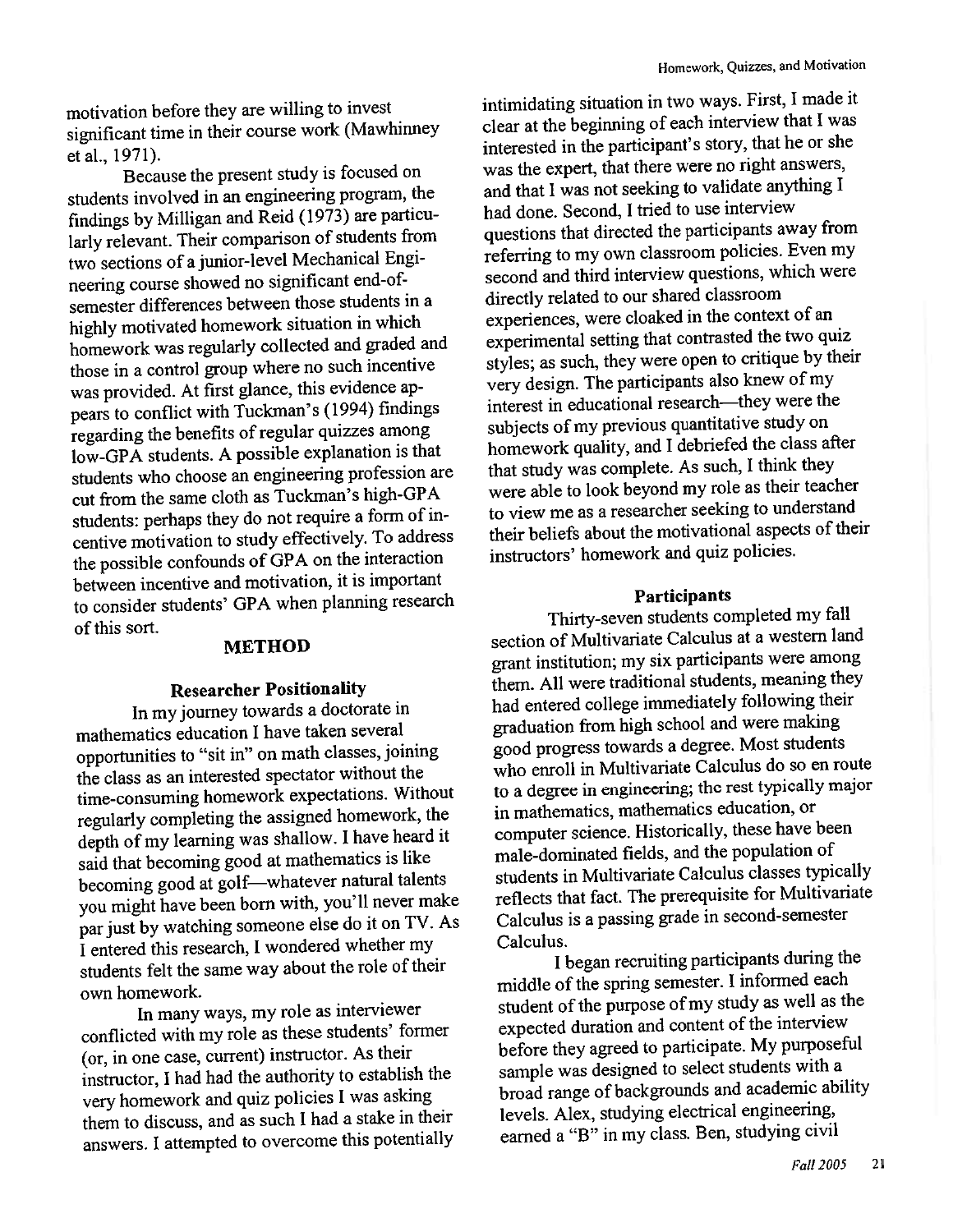engineering technology, earned a "D+". Frank, studying computer engineering, earned an "A". Kevin, studying mathematics education, earned a "D+". Ralph, studying civil engineering, earned a "B". Sue, studying mechanical engineering, earned  $a$  "C+".

### **Data Collection and Analysis**

I used an eight-item semistructured interview script (see Appendix) to guide each interview. The six interviews were held in private conference rooms with the doors closed and lasted 25, 30, 40, 45, 45, and 55 minutes, respectively. I transcribed each interview later the same day or, in one instance, the following morning. Next, I transferred blocks of text (intact sentences or short paragraphs) from my word processor into individual cells in a spreadsheet. I labeled each block of text with the name of the participant and a line number.

As I copied the blocks of text, I performed a preliminary coding of the data based on key ideas. It is best to characterize these preliminary codes, which developed as I selected blocks of text, as keywords. Some blocks of text were given two keywords, and others were not coded at all. I created a glossary of the keywords in a separate spreadsheet. Some examples of the 34 initial keywords I identified are Incentive, Keep Up, More Homework, Less Homework, Forced, Solutions Manual, Skipping Questions, and Grades. As I transferred the blocks of text, I formatted interesting blocks in bold print for easy reference later.

After I had transferred the entire contents of the transcriptions into discrete blocks in the spreadsheet, I reviewed the table of preliminary codes and collapsed them into a collection of major codes and sub codes. I set out to recode the data. With a few more modifications, I finally settled on a set of codes. By using the sorting mechanism built into the spreadsheet program, I was able to sort the data alphabetically by code, sub code, and participant, and then quickly return the data to its original order so I could view each text block in its original context. By sorting the data I was able to detect themes, and by returning the data to its original order I was able to validate

the themes and select relevant quotes to illustrate the themes.

#### **RESULTS**

## **The Role of Ouizzes**

The most salient theme of the interviews was that, for the majority of these students, quizzes serve as the driving force behind their class preparation. This supports the position that quizzes serve as a necessary form of incentive motivation that keeps students on top of their homework (Mawhinney et al., 1971; Tuckman, 1994). Kevin admitted, "if we didn't have quizzes every two days, I would probably not do the homework regularly." Ben thought that he would probably do less homework if there were no quizzes. Why? "Because you know that the quizzes are important for your grade so you try harder and you try to learn it a little better for the quiz." Alex thought so too, noting that he "wouldn't feel too bad" about skipping over difficult problems if he knew there would not be a quiz the next day. Ralph thought quizzes gave him the incentive he needed to keep up with everything and avoid falling behind, a point that Kevin echoed with a nervous laugh: "If we had a quiz every Friday, I would probably do all the homework Thursday." These comments mirror the results demonstrated by Mawhinney et al. (1971) regarding the effects of testing frequency on study habits.

Frank was the notable outlier of my quantitative study on homework quality who surprised me by turning in many more homework problems than I had assigned. He told me that the driving force behind his study habits was simply his overall focus on learning, no matter what subject he is studying. "I usually do as many [problems] as I need to feel comfortable," he told me. "I enjoy doing it, so I just keep doing it." Such comments reflect an attitude of intrinsic motivation (Crooks, 1988). Students who are intrinsically motivated tend to view learning as an end in itself. It is therefore somewhat surprising that Frank thinks we need quizzes. "Maybe not twice a week, but at least once a week. It keeps everyone up on the homework," he said. Why not twice per week? "Because sometimes [quizzes twice a week] can affect your grade because you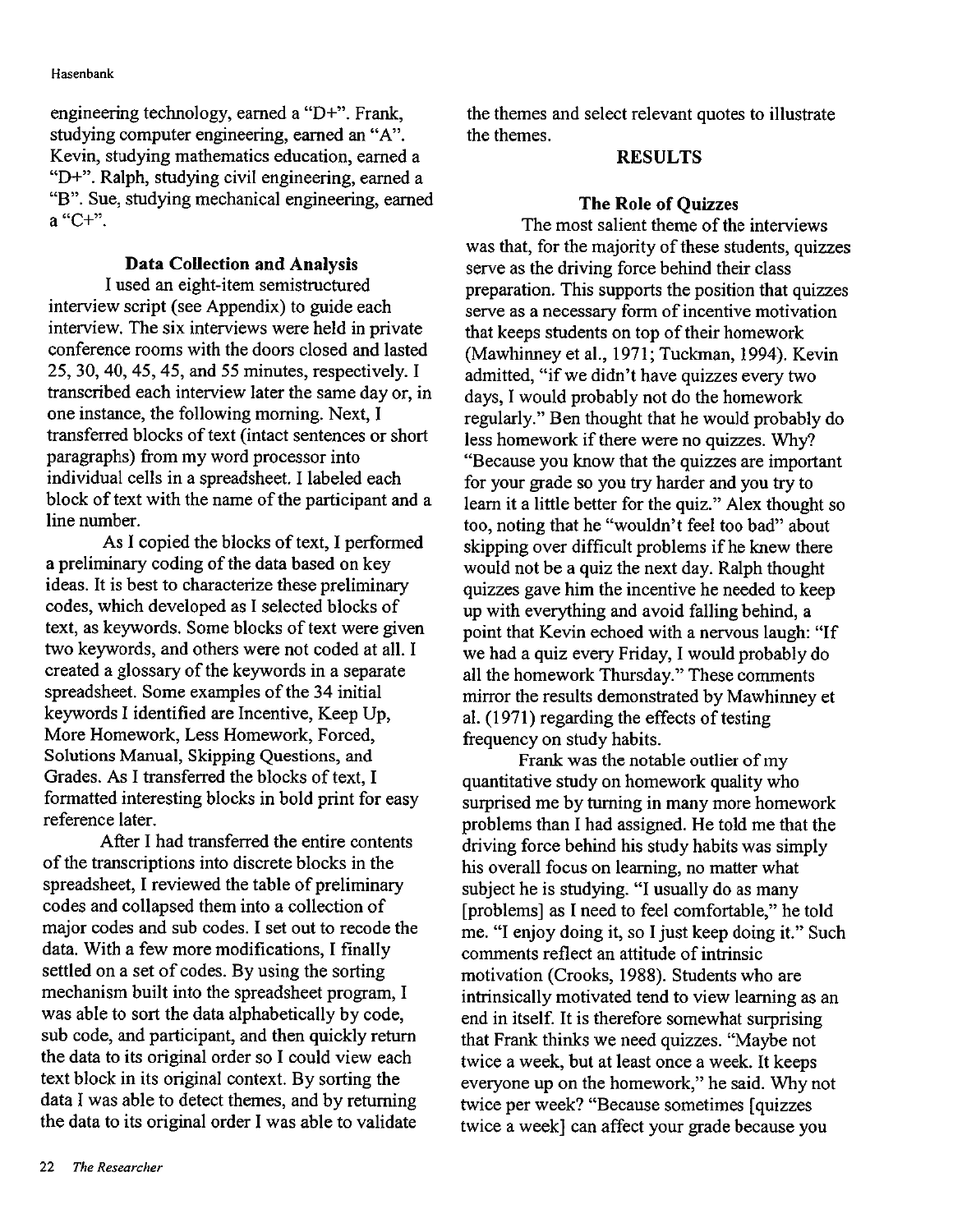don't have time to do the homework every night." To Frank, quizzes are acceptable as long as they don't hurt his grade. When I asked Frank whether he thought quizzes gave him important feedback, he said he thought so, in that feedback was important to "get a feel for how the instructor wants you to show your work... so you don't get docked for certain mathematical errors." Frank's comments reflect the importance of providing task-specific feedback on assessments and of establishing clear criteria so students know what they will be held accountable for (Crooks, 1988; Natriello, 1987).

Surprisingly, the strongest arguments against the necessity of quizzes came from my quietest participant. Sue thought quizzes have the same effect as regular homework collection—they both serve to keep students caught up with the homework—but she didn't sound convinced that doing the homework was particularly important. Sue told me that she learns best by sitting somewhere on campus, preferably with some of her classmates, just "looking over the book and looking at the homework problems." Like the students in Cerrito and Levi's (1999) study, Sue thinks too much time is expected on homework. "I think it's because I learn better by looking over problems rather than sitting down and doing them." She admitted, "I didn't do the homework every single time." After all, she shrugged, "it wasn't really worth points." While Sue admitted that having two quizzes per week did motivate her to keep up (a point she seasoned with a bit of nervous laughter), it was apparent that she viewed the role of quizzes somewhat differently. Quizzes gave her something to "look over" at exam time, and they gave her a glimpse into the mind of her instructor. The benefits of quizzes were "to see how you graded," she told me, and "to see what steps I went wrong on and how to fix it." Here again we see evidence of the importance of taskspecific feedback in defining the motivational characteristics of assessments (Crooks, 1988; Natriello, 1987).

## Is Homework Really Worthwhile?

The participants agreed that homework plays an important role in learning. Ralph likened homework to a lab experience in science class, "where you practice it and you understand how

different things work." Kevin viewed it as a buffer that stands between his developing knowledge and the instructor's critical eye. Ben told me homework gives students practice at what they need to know, and thought, "If you know how to do the homework, then you should know how to do the quizzes." Sue even admitted that it might have been beneficial for me to have collected her homework, although "I wouldn't have liked it as much," she joked. In fact, Sue does lots of homework for classes related to her major. Math homework just tends to get redundant, she said. Sue's comment is in line with some researchers' concerns that the cumulative effects of consistently long homework assignments might eventually diminish the intrinsic value associated with doing homework (Cooper et al., 1998). Alex, however, nearly dismissed the question when I asked him what the role of homework should be: "obviously, to learn the material." Hardworking Frank's view was that homework should just help students become comfortable with the concepts they are trying to learn and to let them know whether they need to do more problems or not. While these students differed on the time and effort they allocated to completing their assignments, each student saw benefits in doing homework.

Ralph hadn't always thought homework was important, however. When he first came to college, he confessed, he thought he could get by without doing his homework. Now he thinks homework is the most important thing to do in preparation for quizzes. Kevin thought so, too. In fact, he mirrored my own experience when he told me, "You can go to every class and attend every lecture and still not do well just because you haven't put your face in the material." Sue didn't seem to be particularly concerned about her math homework. She thought it was nice of the instructor to assign problems, especially if they weren't collected, because it helped her see "what kind of questions are relevant." That way, she knew what to "look over" when preparing for quizzes and exams.

#### **Should Homework be Graded?**

The students I interviewed all felt that any benefits of regular homework collection could be achieved just as well by regular in-class quizzes. More importantly, these students expressed mostly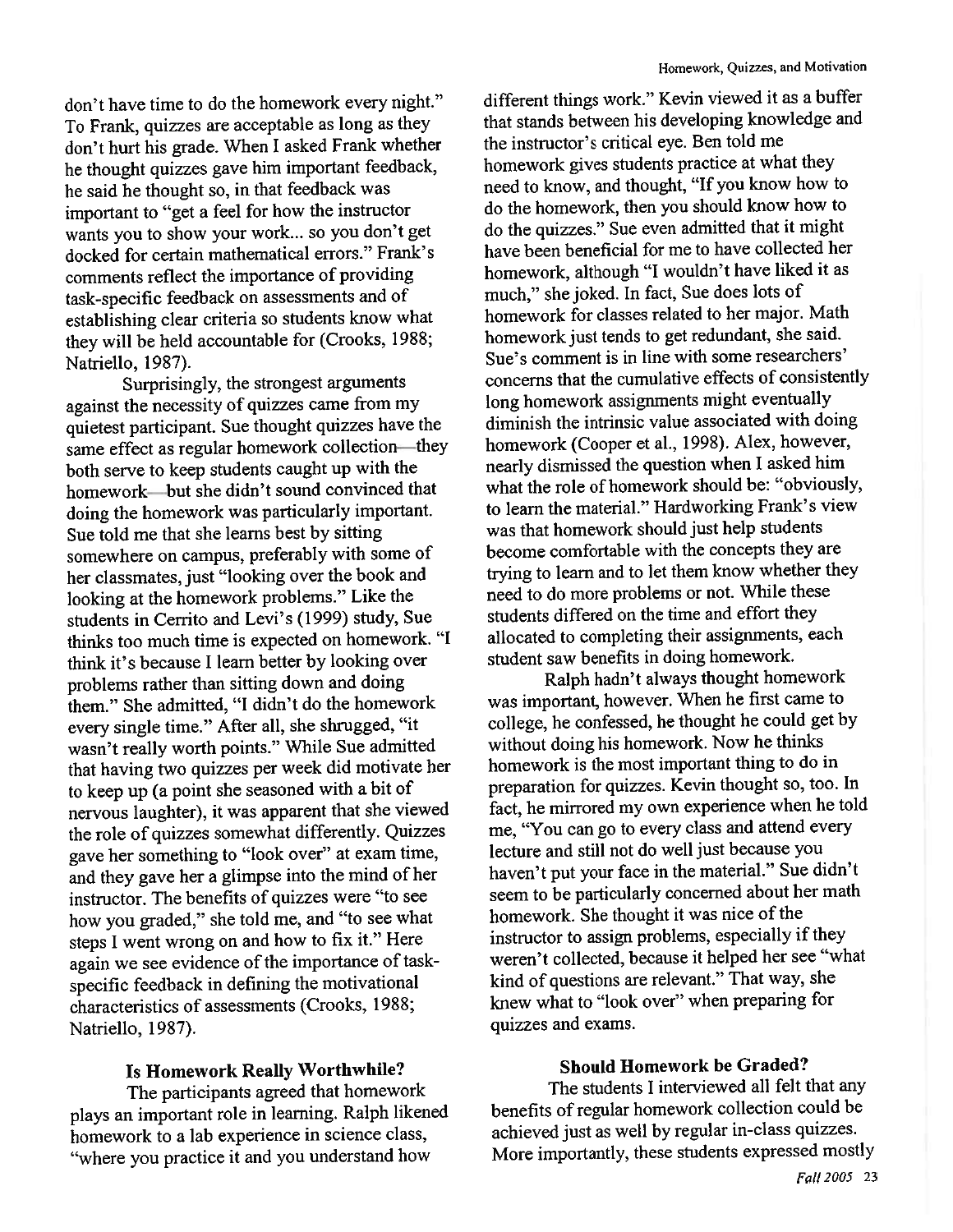negative feelings towards having their homework graded regularly. Frank, who routinely does more problems than are assigned, did not want to get docked for mistakes he made on his own time. While he thought it might be helpful to rewrite his normally sloppy homework, he wasn't excited about spending the extra time. Ralph shared Frank's sentiments, saying, "My point of doing the homework isn't to do a whole problem and have it look pretty, it was to figure out how to do it." And Kevin, who viewed homework as a buffer and expressed a dislike for being forced to submit unpolished work, pointed out, "Just because you're getting graded daily on every homework assignment, you're not really understanding it." Alex thought the only difference between having quizzes twice a week and having homework regularly "graded to a T" would be that, in the latter case, his homework would have to be really neat and orderly. "But I think as far as learning goes, it's sort of the same effect." And Sue was pleased that I didn't collect her homework because, "It didn't waste my time."

#### **CONCLUSION**

Collectively the data suggest that these Multivariate Calculus students recognize the need for a form of external incentive to motivate them to do their homework. Regular grading and collecting of homework forces students to do their homework neatly and completely, but the students I interviewed felt there would be little benefit in doing so. Alex told me that giving regular quizzes has the same effect as collecting and grading homework, and he would prefer to have quizzes instead of graded homework "for the reason that you're still doing the work." These students would agree with Milligan and Reid's (1973) conclusion that collecting, correcting, and grading homework is a waste of resources "unless an effective means can be devised whereby the student capitalizes on this type of feedback" (p. 33).

Also in support of Milligan and Reid's (1973) findings, the students I interviewed recognize that homework is important for learning. However, they appreciate the flexibility to choose how and to what extent they do their homework and prepare for class. Sue's method of "looking

Students' goals and the incentives they require to meet them are in a state of change. Consider Ralph's account of his early college days:

I didn't do too well in those classes. And that was because I was having too much fun and screwing around. Not doing my homework and thinking that, you know, 'Oh yeah, I get it from class,' and [only later] figuring out that 'Yeah this homework's really necessary.' The [frequent] quizzes like you had might have done it, but even then that might even be saying too much, giving me too much credit. I screwed around too much, and my GPA shows it. I think you can help [as an instructor, with the homework and quiz policies you set]... but maybe at that time in my life it wouldn't have helped.

Today, Ralph works hard to learn the material in his courses. Yet without an external incentive, he openly acknowledges that he would do his homework less frequently. Ralph's comments support Mawhinney et al.'s (1971) conclusion that infrequent assessments promote inconsistent study habits.

How can one select a grading scheme to accommodate the needs of such a diverse population of students? Two important consideration arise from this study. First, we should take care to select policies that do not place excessive burdens on individual students. Most of the Multivariate Calculus students I interviewed realize that homework is necessary for learning. and all saw benefits in doing homework. With sufficient incentive, they will get their work done. For the students I interviewed, twice-weekly homework-based quizzes were appropriate. The second consideration stems from a review of motivation research: assessments that do not provide task-specific feedback have a tendency to undermine student motivation rather than bolster it (Butler & Nisan, 1986; Crooks, 1988; Milligan &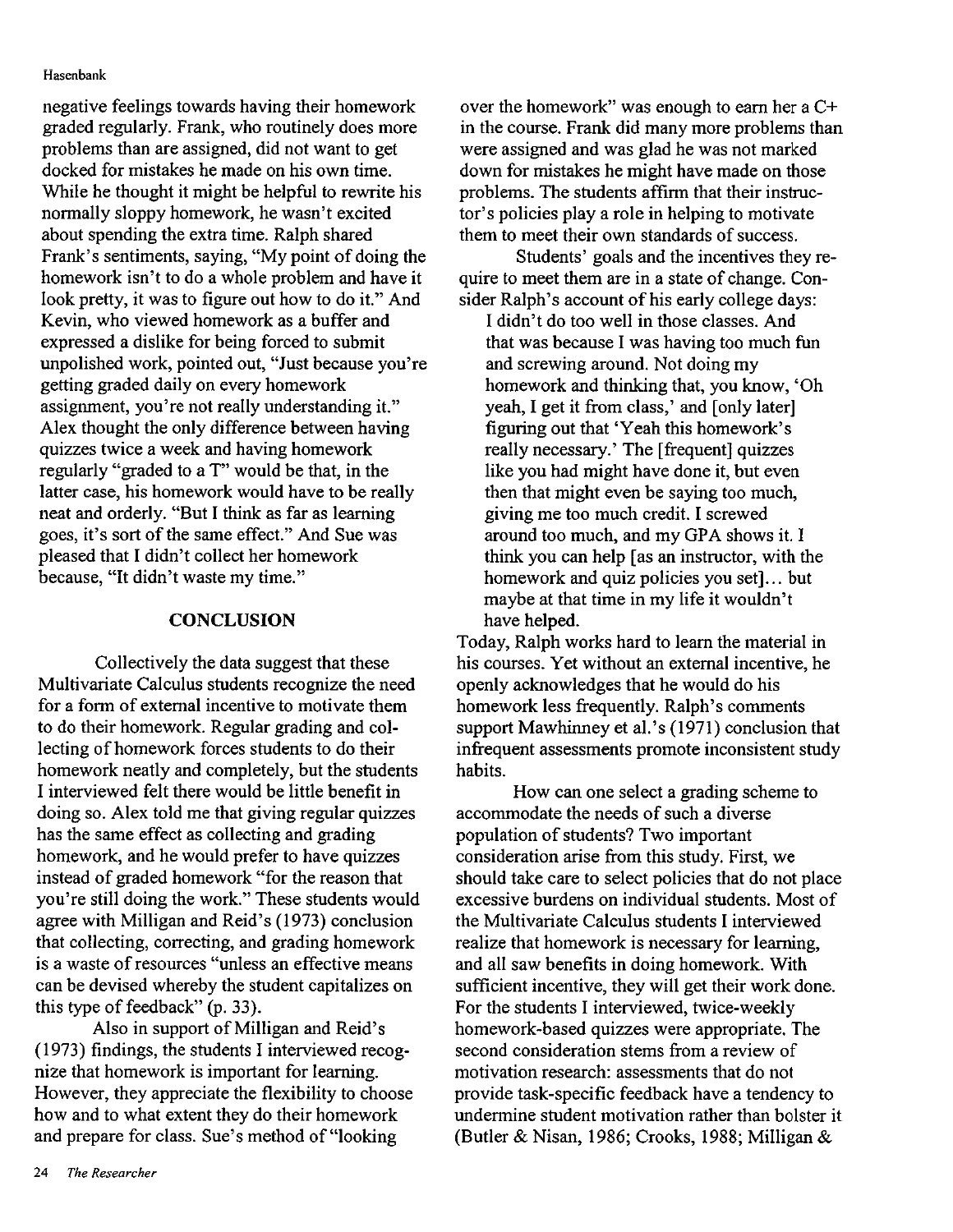Reid, 1973). I routinely provide task-specific feedback when I grade student work. In light of the research cited above, it is likely that the feedback I provided on these students' quizzes played a role in their perceiving my quizzes as motivational. As the president of the Assessment Training Institute, Inc., warns, "we should not be so naïve as to believe that we can force our students to care merely by manipulating schedules of reinforcement and punishment" (Stiggins, 1999, p. 197). If our assessments are to motivate our students, we must provide meaningful feedback they can use to improve their future performances.

Further research is needed to discover appropriate baseline levels of incentive for a broader variety of students. Homework-based quizzes provided sufficient incentive for the Multivariate Calculus students I interviewed, who perceive little added benefit to having all of their homework graded. Can the same be said of Introductory Statistics students, Precalculus students. Elementary Education students, and others? I recently asked for a show of hands from a class of Language of Mathematics students, whose homework I collected and graded daily at the recommendation of the course supervisor. After I shared the results of the present study, I asked the students whether they thought it was important that I continue to collect their homework every day. I was surprised to see many of them nod in earnest, suggesting that my findings may have been quite different if I had not been working with students from an upper-division calculus class. There is still work to be done before we can fully understand what it takes to enhance motivation of mathematics students at all levels.

### **REFERENCES**

- Brookhart, S. M. (1997). A theoretical framework for the role of classroom assessment in motivating student effort and achievement. Applied Measurement in Education, 10(2), 161-180.
- Butler, R., & Nisan, M. (1986). Effects of no feedback, task-related comments, and grades on intrinsic motivation and performance. Journal of Educational Psychology, 78(3), 210-216.
- Cerrito, P. B., & Levi, I. (1999). An investigation of student habits in mathematics courses. College Student Journal, 33(4), 5.
- Cooper, H., Lindsay, J. J., Nye, B., & Greathouse, S. (1998). Relationships among attitudes about homework, amount of homework assigned and completed, and student achievement. Journal of Educational Psychology, 90(1), 70-83.
- Crooks, T. J. (1988). The impact of classroom evaluation practices on students. Review of Educational Research, 58(4), 438-481.
- Kariuki, P., & Wilson, P. (2002, November). The effects of motivation on at risk high school students in math performance. Paper presented at the Annual Meeting of the Mid-South Educational Research Association, Chattanooga, TN.
- Mawhinney, V. T., Bostow, D. E., Laws, D. R., Blumenfeld, G. J., & Hopkins, B. L. (1971). A comparison of students studying-behavior produced by daily, weekly, and three-week testing schedules. Journal of Applied Behavior Analysis, 1971(4), 257-264.
- McDougall, D., & Cordeiro, P. (1993). Effects of random-questioning expectations on community college students' preparedness for lecture and discussion. Community College Journal of Research and Practice, 17, 39-49.
- Miller, N. C. (2000). Perceptions of motivation in developmental mathematics students: I would rather drill my own teeth. Unpublished doctoral thesis. Austin: University of Texas.
- Milligan, M. W., & Reid, R. L. (1973). Homework: Its relationship to learning. Engineering Education, 64(1), 32-33.
- Natriello, G. (1987). The impact of evaluation processes on students. Educational Psychologist, 22(2), 155-175.
- Stiggins, R. J. (1999). Assessment, student confidence, and school success. Phi Delta Kappan, 81(3), 191-198.
- Tuckman, B. W. (1994, April 4-8). Comparing incentive motivation to metacognitive strategy in its effect on achievement. Paper presented at the Annual Meeting of the American Educational Research Association, New Orleans LA.